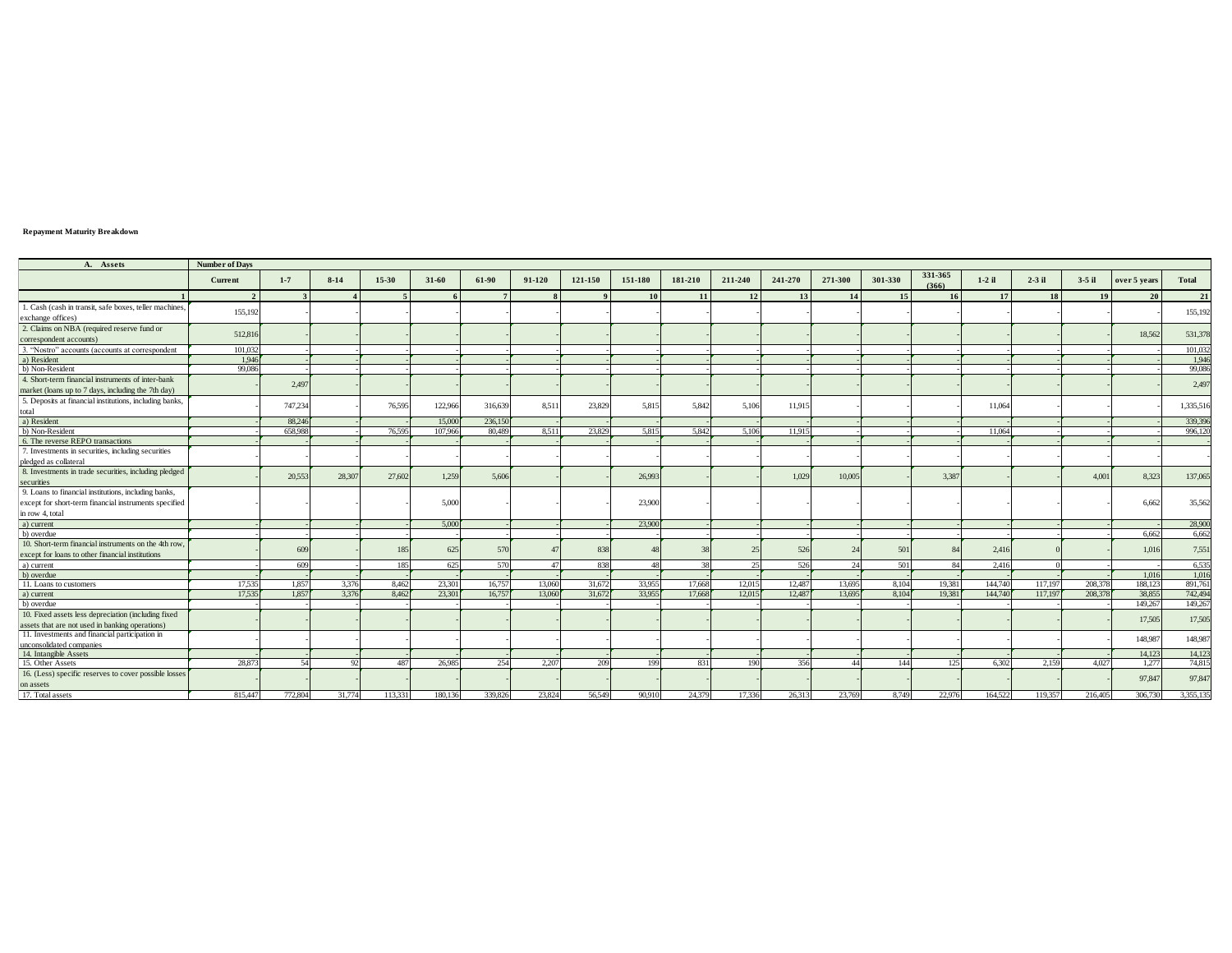## Repayment Maturity Breakdown (continued)

| <b>B.</b> Liabilities and Equity                                                                                  | <b>Number of Days</b> |              |          |           |        |         |          |         |           |         |           |         |         |          |                  |            |           |          |               |                   |
|-------------------------------------------------------------------------------------------------------------------|-----------------------|--------------|----------|-----------|--------|---------|----------|---------|-----------|---------|-----------|---------|---------|----------|------------------|------------|-----------|----------|---------------|-------------------|
|                                                                                                                   | Current               | $1 - 7$      | $8-14$   | $15 - 30$ | 31-60  | 61-90   | 91-120   | 121-150 | 151-180   | 181-210 | 211-240   | 241-270 | 271-300 | 301-330  | 331-365<br>(366) | $1-2$ il   | $2-3$ il  | $3-5$ il | 5 ildən artıq | Cami              |
|                                                                                                                   | $\mathcal{L}$         | $\mathbf{3}$ |          | -5        |        |         |          |         | <b>10</b> | 11      | 12        | 13      | 14      | 15       | <b>16</b>        | 17         | <b>18</b> | 19       | 20            | 21                |
| 1. Deposits of clients, except for deposits of banks                                                              | 1,444,410             | 33,775       | 60,663   | 14,249    | 62,867 | 253,874 | 64,475   | 13,706  | 40,693    | 6,413   | 43,605    | 1,855   | 3,412   | 19,774   | 17,438           | 298,745    | 80,533    | 145,243  |               | 2,605,72          |
| and other financial institutions                                                                                  |                       |              |          |           |        |         |          |         |           |         |           |         |         |          |                  |            |           |          |               |                   |
| a) deposits of individuals                                                                                        | 276.331               |              |          |           |        |         |          |         |           |         |           |         |         |          |                  |            |           |          |               | 276,33            |
| b) demand deposits of legal entities (the current                                                                 |                       |              |          |           |        |         |          |         |           |         |           |         |         |          |                  |            |           |          |               |                   |
| including current accounts of non-bank financial                                                                  | 1.168,079             |              |          |           |        |         |          |         |           |         |           |         |         |          |                  |            |           |          |               | 1.168,079         |
| institutions), and including check accounts)                                                                      |                       |              |          |           |        |         |          |         |           |         |           |         |         |          |                  |            |           |          |               |                   |
| c) deposits of individuals with unexpired payback                                                                 |                       |              |          |           |        |         |          |         |           |         |           |         |         |          |                  |            |           |          |               |                   |
|                                                                                                                   |                       | 1,745        | 440      | 3,751     | 6,708  | 5.916   | 1,775    | 2,406   | 2,793     | 6,413   | 42,583    | 1,855   | 3,412   | 2,713    | 2,820            | 16,441     | 80,533    | 42,709   |               | 225,013           |
| d) deposits of legal entities with unexpired payback                                                              |                       |              |          |           |        |         |          |         |           |         |           |         |         |          |                  |            |           |          |               |                   |
| erm                                                                                                               |                       | 32,030       | 60,224   | 10,498    | 56,159 | 247,959 | 62,700   | 11,300  | 37,900    |         | 1,021     |         |         | 17,061   | 14,618           | 282.304    |           | 102.534  |               | 936,30            |
|                                                                                                                   |                       |              |          |           |        |         |          |         |           |         |           |         |         |          |                  |            |           |          |               |                   |
| e) term deposits of individuals with expired payback                                                              |                       |              |          |           |        |         |          |         |           |         |           |         |         |          |                  |            |           |          |               |                   |
| f) term deposits of legal entities with expired                                                                   |                       |              |          |           |        |         |          |         |           |         |           |         |         |          |                  |            |           |          |               |                   |
| payback                                                                                                           |                       |              |          |           |        |         |          |         |           |         |           |         |         |          |                  |            |           |          |               |                   |
| 2. Loans of the NBA                                                                                               |                       |              |          |           |        |         |          | 3.000   |           |         |           |         |         |          |                  |            |           |          |               | 3,00              |
| 3. "Loro" accounts (correspondent accounts of                                                                     | 27,715                |              |          |           |        |         |          |         |           |         |           |         |         |          |                  |            |           |          |               | $\frac{27,71}{3}$ |
| a) Resident                                                                                                       | 9.176                 |              |          |           |        |         |          |         |           |         |           |         |         |          |                  |            |           |          |               | 9,17              |
| b) Non-Resident                                                                                                   | 18.539                |              |          |           |        |         |          |         |           |         |           |         |         |          |                  |            |           |          |               | 18,53             |
| 4. REPO operations                                                                                                |                       |              |          |           |        |         |          |         |           |         |           |         |         |          |                  |            |           |          |               |                   |
| 5. Short-term financial instruments of inter-bank                                                                 |                       |              |          |           |        |         |          |         |           |         |           |         |         |          |                  |            |           |          |               |                   |
| market (loans up to 7 days, including the 7th day)                                                                |                       |              |          |           |        |         |          |         |           |         |           |         |         |          |                  |            |           |          |               |                   |
| 6. Deposits of banks and financial institutions                                                                   |                       |              | 2,000    | 1,112     | 34,547 |         |          |         |           |         | 69,490    | 2,000   |         | 1,000    | 3,762            | 3.500      |           | 4.111    |               | 121,52            |
| a) Resident                                                                                                       |                       |              | 2,000    | 1,112     | 20,060 |         |          |         |           |         | 69,490    | 2.000   |         | 1,000    | 3.762            | 3.500      |           | 4,111    |               | 107,03            |
| b) Non-Resident                                                                                                   |                       |              |          |           | 14,487 |         |          |         |           |         |           |         |         |          |                  |            |           |          |               | 14,48             |
| 7. Loans borrowed from banks (for a period of                                                                     |                       |              |          |           |        |         |          | 279     |           |         |           |         |         |          |                  |            | 12,449    | 32,514   |               | 45,24             |
| more than 7 days)                                                                                                 |                       |              |          |           |        |         |          |         |           |         |           |         |         |          |                  |            |           |          |               |                   |
| a) Resident                                                                                                       |                       |              |          |           |        |         |          |         |           |         |           |         |         |          |                  |            |           |          |               |                   |
| b) Non-Resident                                                                                                   |                       |              |          |           |        |         |          | 279     |           |         |           |         |         |          |                  |            | 12,449    | 32,514   |               | 45,24             |
| 8. Loans borrowed from other financial institutions,                                                              | 104                   | 152          | 123      | 190       | 700    | 700     | 703      | 697     | 697       | 574     | 620       | 772     | 551     | 65       | 763              | 9,310      | 19,007    | 37,904   | 47.991        | 122,20            |
| including international organizations                                                                             |                       |              |          |           |        |         |          |         |           |         |           |         |         |          |                  |            |           |          |               |                   |
| 9. Loans and deposits of central and municipal                                                                    |                       |              |          |           |        |         |          |         |           |         |           |         |         |          |                  |            |           |          |               |                   |
| government bodies                                                                                                 |                       |              |          |           |        |         |          |         |           |         |           |         |         |          |                  |            |           |          |               |                   |
| 10. Municipal loans and placements                                                                                |                       |              |          |           |        |         |          |         |           |         |           |         |         |          |                  |            |           |          |               |                   |
| 11. Mortgage loans purchased by the bank for own                                                                  |                       |              |          |           |        |         |          |         |           |         |           |         |         |          |                  |            |           |          |               |                   |
| resources                                                                                                         |                       |              |          |           |        |         |          |         |           |         |           |         |         |          |                  |            |           |          |               |                   |
| 12. Payment term, including preference shares,                                                                    |                       |              |          |           |        |         |          |         |           |         |           |         |         |          |                  |            |           |          |               |                   |
| subordinated debt issued by the bank and other debt                                                               |                       |              |          |           |        |         |          |         |           |         |           |         |         |          |                  |            |           |          |               |                   |
| obligations of this nature                                                                                        |                       |              |          |           |        |         |          |         |           |         |           |         |         |          |                  |            |           |          |               |                   |
| 13. Other liabilities                                                                                             | 30.558                | 588          | 50       | 101       | 402    | 8.753   | 2.210    | 97      | 246       | 16      | 244       | 56      |         | 34       | 69               | 191        | 154       | 1,538    | 2,097         | 47,41             |
| 14. Equity                                                                                                        |                       |              |          |           |        |         |          |         |           |         |           |         |         |          |                  |            |           |          | 382,307       | 382,30            |
| 15. Total liabilities (liabilities plus capital)                                                                  | 1.502.786             | 34.514       | 62.836   | 15.652    | 98.516 | 263,327 | 67.388   | 17,779  | 41.635    | 7,003   | 113,960   | 4.683   | 3,972   | 21.460   | 22,032           | 311,746    | 112.142   | 221,310  | 432.394       | 3.355.13          |
| 16. Net amount of financial assets (liabilities) for<br>each period (row 17 in Table A less row 15 in Table<br>B) | (687, 339)            | 738,290      | (31,062) | 97,679    | 81,620 | 76,499  | (43,564) | 38,770  | 49,274    | 17.376  | (96, 624) | 21,630  | 19,79   | (12,711) | 945              | (147, 224) | 7.214     | (4.904)  | (125,665)     | (0)               |